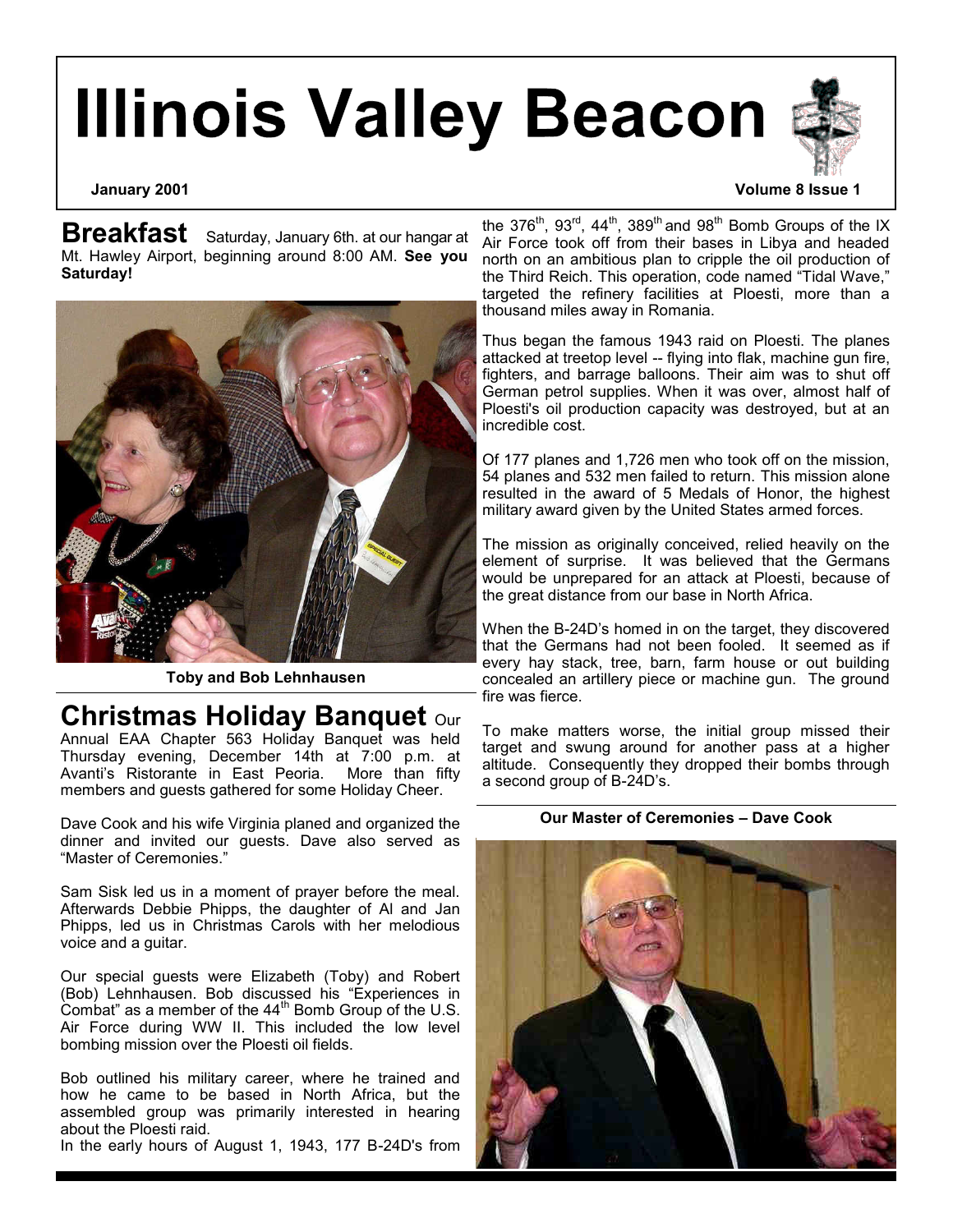

**Debbie Phipps**

The Germans had even built a decoy oil refinery a few miles before the target in an attempt to fool the bombers into dropping their armament prematurely.

When it was over almost half of Ploesti's oil production capacity was destroyed, but at a tremendous cost in planes and men and it took the Germans only about three months to restore the refinery to full production. There would be many more raids before the Ploesti oil refinery was permanently destroyed.

**January** Our next Chapter meeting will be on the

**Second** Thursday of the month, **January 11th**, at 7:00 p.m. at our Chapter Hangar at Mt. Hawley Airport.

#### **Membership Dues** for 2001 remain at \$20.00. Please use

5 and mail your check for dues to Chapter Treasurer Morrie Caudill, 600 W. Melbourne Avenue, Peoria, IL. 61604.



The Navy flight demonstration squadron is a Chief of Naval Air Training unit composed of Navy and Marine Corps representatives including ten pilots (six are demonstration pilots), six support officers, four civilians and about 100 enlisted personnel performing in more than 16 Navy specialties. The team's home base is Naval Air Station, Pensacola, Fla.

Each team's aerial demonstration is a mix of formation flying and solo routines. The pilots perform approximately 30 maneuvers in a demonstration.

The entire show, including ground and air, runs about one hour and 15 minutes.

Demonstration sites are selected to support the objectives of the Defense Department and the interest of the armed Services with safety as the primary consideration. Performances greatly assist the recruiting and retention goals of the military Services, enhance esprit de corps among uniformed men and women, and demonstrate the professional skills and capabilities of the armed forces to the American public and U.S. allies.

## **Congratulations!**

To Chapter Technical Advisor Al Lurie and his wife Gloria.

They recently celebrated their 50th. Wedding Anniversary!

Allan Lurie and Gloria Hubbard were married November 23, 1950 in Peoria.

### **Proposed New Air Traffic Organization**

The EAA is taking a cautious approach to the<br>Clinton Administration's .<br>Administration's



announcement of a separate air traffic control organization designed to ease congestion at major airports throughout the country. The White House announced the measure on Thursday, Dec. 7.

EAA is suspicious of the plan for a number of reasons, including the suggestion of user fees implementation for air traffic control services and indifference to the core problems of airspace management and runway availability.

"There is a real need to update the air traffic system for the safety and convenience of air travelers, whether they fly on the airlines or in their own aircraft," EAA President Tom Poberezny said. "We have some questions whether this

## **Blue Angels 2001 Peoria Air Show Scheduled** The "Blue Angels" Navy

flight demonstration squadron has announced their 2001 air show season schedule.

The Blue Angels will appear in Peoria on May 12th & 13th.

The Blue Angels have scheduled 66 shows at 34 locations in the United States and Canada during the 2001 season.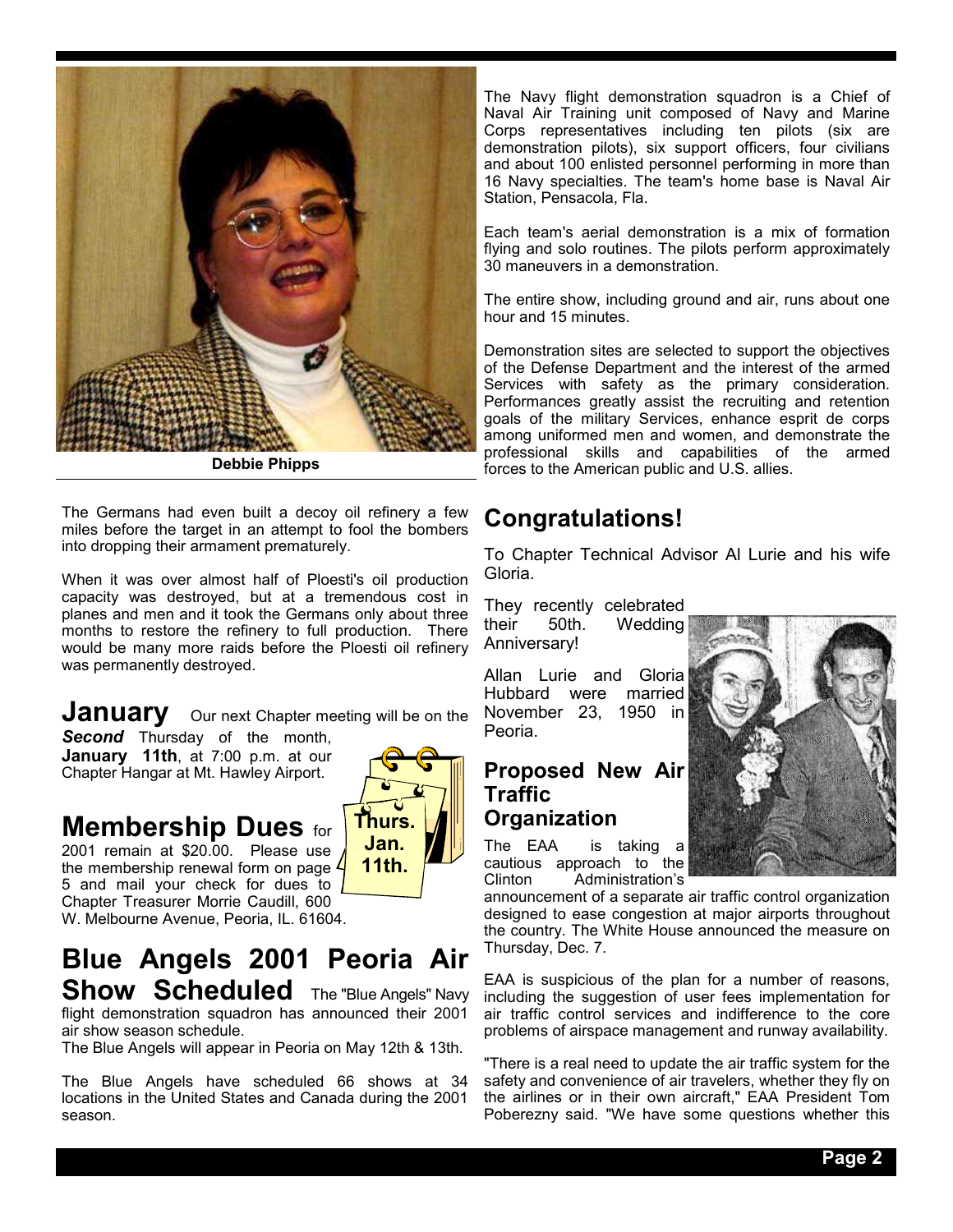approach will significantly deal with the situation. We also have a real concern about the attempt to include user fees for air traffic services in this measure — something specifically prohibited by Congress for much of the past decade."

Under the measure, general aviation aircraft would continue to pay into the Federal Aviation Administration's Airport Improvement Fund through a fuel tax, while airline and cargo flights would pay for air traffic services used. Airline passengers would no longer pay for airport improvements through a surcharge on their individual tickets. The fees for air traffic control services, however, would be passed along to consumers through ticket prices.

Under the Aviation Investment and Reform Act (AIR-21) passed in Congress last year, air traffic services would not be subject to user fees, with funding coming from the general transportation budget. In his announcement, however, President Clinton directed the U.S. Department of Transportation (DOT) and FAA to review the potential in establishing "airport congestion pricing and other market mechanisms."

"Congress correctly recognized in AIR-21 that the air traffic control system is a vital part of the nation's total transportation system, which should be funded through general revenues as part of that complete system," said Earl Lawrence, EAA Vice President of Government Affairs.

"While general aviation would still pay for airport improvements through a fuel tax, it's a very short leap to instituting user fees on all aircraft — which would cause irreparable harm to the general aviation industry."

EAA maintains that many pilots would curtail their flying hours because of the expense involved with air traffic user fees. Fewer flying hours could also bring a lower level of proficiency for those pilots who do fly, eroding safety in an opposite effect of what the measure attempted to achieve.

**Sport Pilot Rule Continues Toward Finalization** The FAA continues to refine the Sport Pilot Notice of Proposed Rulemaking (NPRM), with a target of publishing the NPRM for comment in late January or early February 2001.

In the past month, FAA contacted EAA, USUA (United States Ultralight Association) and ASC (Aero Sports Connection), offering all three associations the opportunity to review and comment on FAA's initial sport pilot outline.

Based upon the input of the EAA Ultralight Council and various headquarters staff members, EAA commented positively and negatively on various aspects of the rule as it was then written. EAA urged FAA to give more consideration to the suggestions offered by the Part 103 Aviation Rulemaking Advisory Committee (ARAC) in their

> final draft proposal that was submitted to FAA in late 1998.

(EAA Ultralight Council member Chazz Humphrey has been an original member of the Part 103 ARAC since its inception in 1993. At the request of Humphrey, Earl Lawrence, EAA vice president of Government Programs, became a second EAA ARAC representative in 1996.)

Because the NPRM is not yet<br>finalized. specifics are not finalized, specifics are not<br>available. However, FAA However, spokespersons at EAA AirVenture 2000 publicly reported that the rule will allow a sport pilot to operate and carry a passenger in an unpowered or single-engine, two-place aircraft with a maximum takeoff weight of 1,232 pounds and a stall speed of 39 knots (44 mph) or less. A sport pilot will be required to hold either a valid U.S. driver's license or third class medical.

Provisions to allow currently registered ultralight pilots to transition to sport pilots are included in the rule; however,



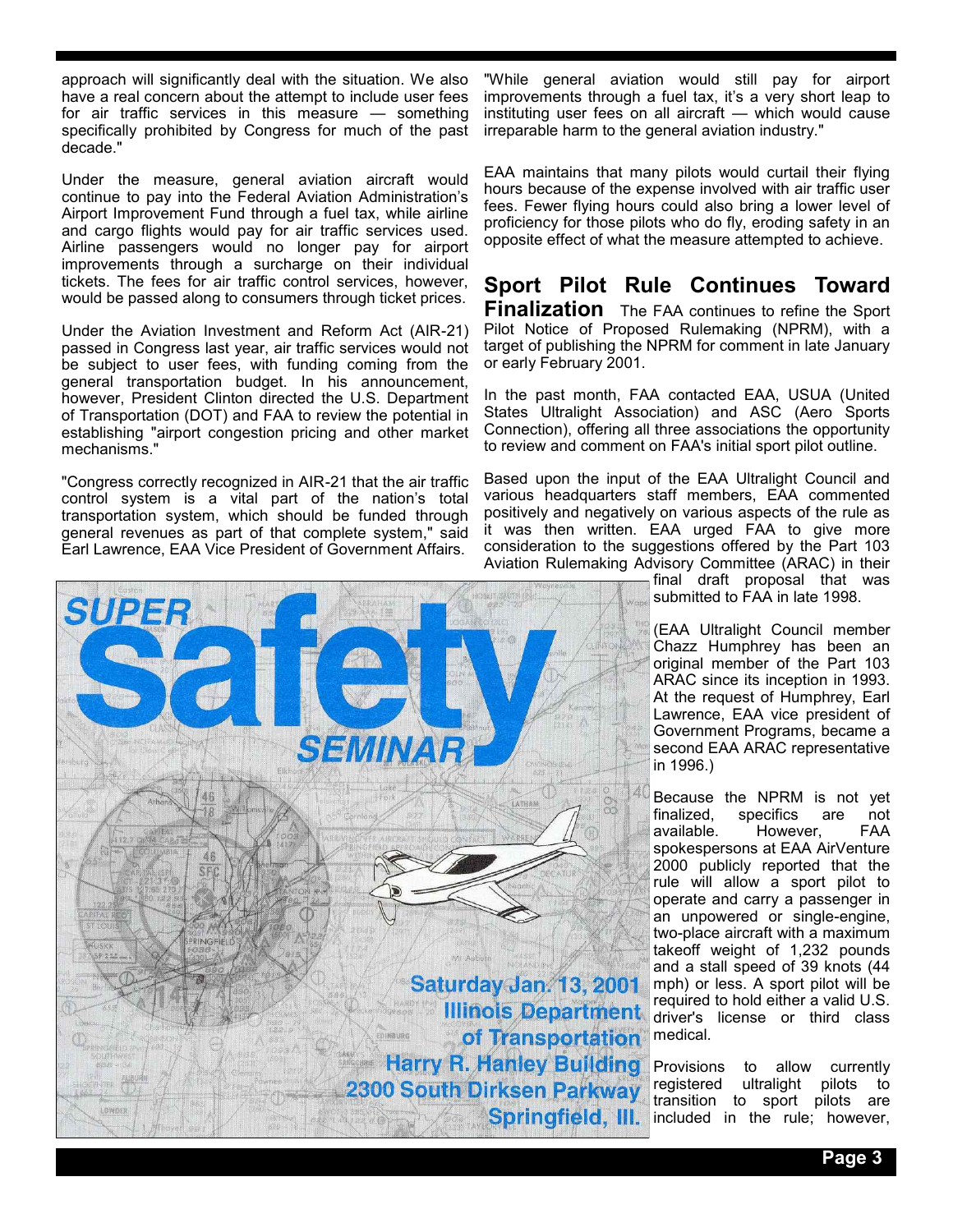those specifics are still under development by FAA.

In addition, provisions to establish a new Sport Pilot Flight Instructor rating are included as well.

At the request of FAA, EAA facilitated a teleconference in early September between FAA Flight Standards<br>Division and Aircraft **Division** Certification Office representatives and several ultralight/light plane manufacturers.

During the two-hour teleconference, proposed limits of new aircraft certification categories were discussed, with the industry representatives providing real-world experience. The teleconference resulted in a good exchange of information between FAA and industry leaders on both the sport pilot rule and the aircraft certification categories.



If adopted, the new aircraft certification categories may: 1) Establish a new subcategory to FAR Part 21 to create a means for most aircraft currently operating outside the limits of FAR Part 103 to become licensed as experimental "light" aircraft to be operated by sport pilots. These aircraft would not have to meet the 51 percent rule that requires owners to build 51 percent or more of their aircraft. These aircraft may have limited flight instruction privileges; and 2) Establish a special airworthiness certification category under FAR Part 21 that would allow new "light" aircraft to be sold as ready-to-fly aircraft by manufacturers. These aircraft may have permanent flight instruction and rental use privileges.

Throughout the entire ARAC process and rulemaking discussions, EAA's goal has been to facilitate the development of a simple, flexible FAA pilot certificate that would allow current ultralight pilots and future sport pilots to fly and carry a passenger in a light aircraft in day VFR conditions without the need for a third class medical or financially burdensome, unnecessary training requirements.

Specifically, EAA supports the development of a sport pilot certificate that will allow pilots to progressively add privileges for carrying passengers, making cross-country flights, and making flights into more restricted airspace as their skills and interests develop. EAA has supported this process with the expectation that FAR Part 103 will be retained as currently written.

In addition, EAA supports the development of new aircraft certification categories that will allow current ultralight owners to transition their aircraft currently operating outside the limits of FAR Part 103 into legal flight status and create new light aircraft that could be sold ready-to-fly by manufacturers without having to meet current design and production requirements that are inappropriate for lowenergy aircraft.

FAA has now moved into its final writing mode on this rulemaking project. Citing ex parte law, which now governs their actions, FAA can no longer discuss the specifics of the rulemaking project. EAA is now waiting to review and comment on FAA's document, anticipating that it will be published in January of 2001.

This rulemaking issue is a complicated one. While rumors are rampant throughout the ultralight community as to how well this rule will address the original problems identified by the Part 103 ARAC, EAA cautions the community to withhold comment until such time as the NPRM is issued. Once the NPRM is published in the Federal Register, a 90 day comment period will follow. At that time, any interested parties may comment on the rule in general or on specific segments of it.

Following that comment period, FAA has projected another six-month period during which they will review all comments. At that time, the rule may (or may not) undergo further refinement based on the comments received. FAA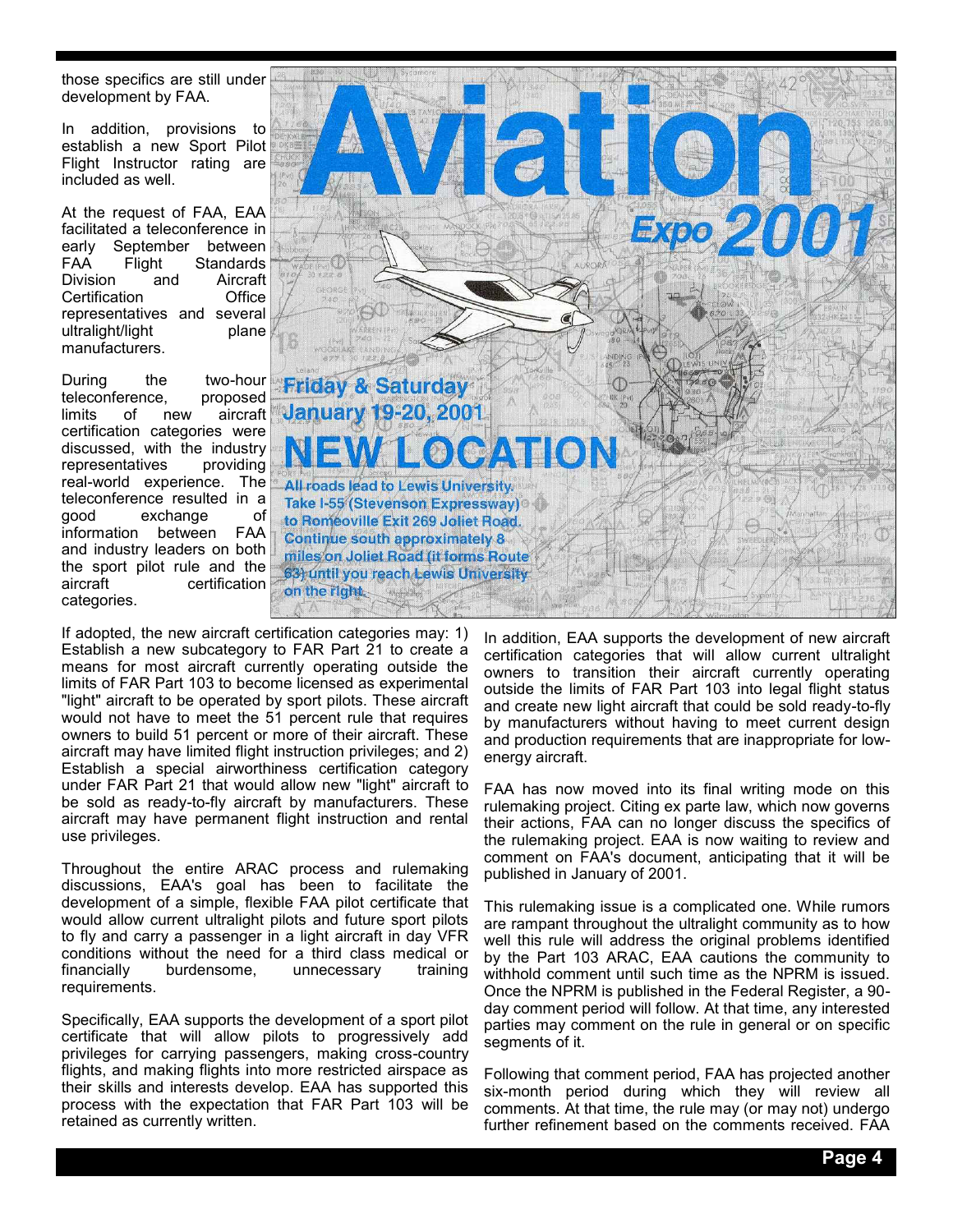spokespersons stated at AirVenture 2000 that it is their goal to publish the final rule by October 1, 2001, or earlier if at all possible.

Currently, FAA plans to initially publish the rule as a Special Federal Aviation Regulation (SFAR). The SFAR process is frequently used when a new rule is introduced because it is easier to make amendments to an SFAR than to a permanent rule should it become apparent that certain parts of the rule do not work as originally planned. Typically, SFARs are adopted as permanent rules within approximately two years.

EAA will continually update members regarding the progress of these rulemaking projects via "Hotline" in both *Experimenter* and *Sport Aviation* as well as on our website ( *www.eaa.org* ).

**Aviation's Great Achievements to be Celebrated at AirVenture 2001** The history of flight is filled with amazing technology, inspired designers and courageous pilots, all of which have contributed to today's world of aviation. As the 100th anniversary of the first powered flight approaches, EAA AirVenture Oshkosh will salute those responsible for the milestones during aviation's first century.

"Aviation Firsts" is the official theme of EAA AirVenture 2001, the 49th annual EAA convention, which will be held July 24-30, 2001 at Wittman Regional Airport in Oshkosh. The event will recognize a host of noteworthy achievements in aviation history that still stand as legendary accomplishments today.

"The first century of flight is filled with achievements that captured the public imagination and were important to the growth and evolution of aviation," said Tom Poberezny, EAA AirVenture Chairman. "At AirVenture 2001, we want to take a look back at some of the great 'firsts' in aviation history and give them the recognition they deserve."

At EAA AirVenture, particular attention will be given to those people and aircraft that were the result of individual

initiative. EAA is inviting pilots who have achieved significant aviation firsts, or owners of aircraft used in such achievements, to be a part of  $\overline{\mathbf{a}}\cdot\overline{\mathbf{s}}$ this year's event.



"Along with all its other

remarkable attributes, EAA AirVenture is truly the 'family reunion' of aviation," Poberezny said. "There is no better place for the people and aircraft who have stretched the horizons of flight than on the flight line at Oshkosh."

In addition, EAA will introduce more of its "Countdown to Kitty Hawk," which will culminate in Dec. 2003 with a flight at Kitty Hawk, N.C., by a historically accurate reproduction of the Wright brothers' original 1903 aircraft.

"Along with all its other remarkable attributes, EAA AirVenture is the place where aviation firsts are continually happening, be it through the introduction of new aircraft, aviation products or designs," Poberezny said. "People know that to showcase an innovation within the world of flight, AirVenture is absolutely the essential place to be seen."

In 2000, more than 10,500 airplanes were flown to the event, which had an estimated attendance of 765,000. EAA AirVenture 2000 was highlighted by more than 500 educational forums, seminars and workshops; more than 700 exhibitors; nearly 2,300 showplanes in 11 categories; daily air shows with the world's finest civilian performers; and a wide variety of informational and entertaining programs.

The event is the annual convention for the 170,000 members of EAA, The Leader in Recreational Aviation. EAA's divisions also have permanent sites on the AirVenture grounds, with programs throughout the weeklong event.

This year, the event begins on a Tuesday (July 24) and ends on Monday, July 30. Annual EAA members receive special discounts on admission rates. For more

| <b>EAA CHAPTER 563 MEMBERSHIP RENEWAL</b>                                                                                        |                         |
|----------------------------------------------------------------------------------------------------------------------------------|-------------------------|
| <b>NAME</b>                                                                                                                      |                         |
| <b>STREET</b>                                                                                                                    |                         |
| CITY & ZIP                                                                                                                       |                         |
|                                                                                                                                  | EAA NUMBER PHONE NUMBER |
| AIRPLANE OR PROJECT AIRPLANE OR PROJECT                                                                                          |                         |
| Please mail check for \$20.00 for 2001 dues to Chapter Treasurer - Morrie Caudill, 600<br>W. Melbourne Avenue, Peoria, IL. 61604 |                         |